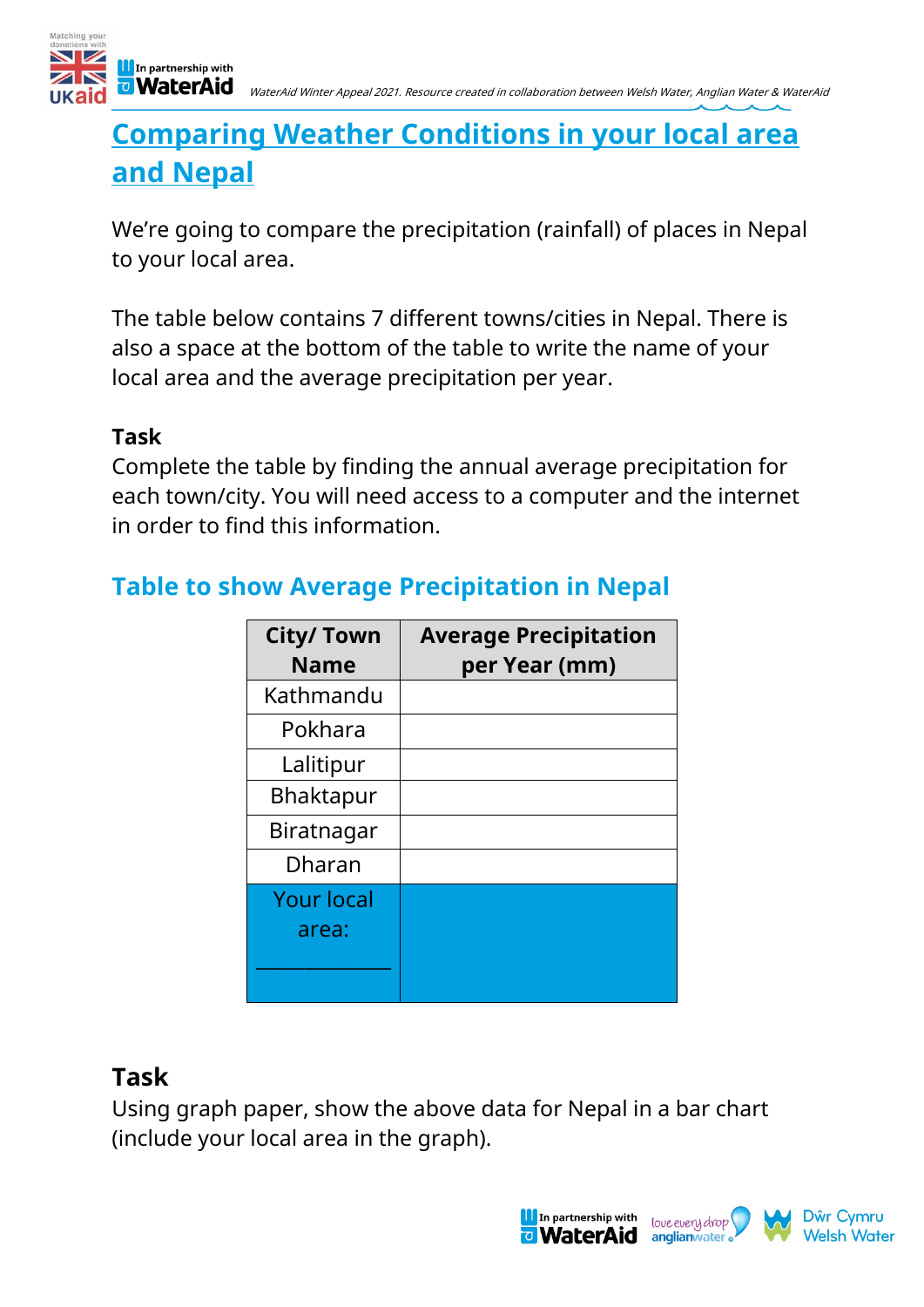

### **Task**

Now have a go at answering questions 1-4.

1. What is the difference in precipitation between your local area and Kathmandu?

…………………………………………………………………………………………………

…………………………………………………………………………………………………

…………………………………………………………………………………………………

2. What is the difference in precipitation between your local area and Dharan?

………………………………………………………………………………………………… …………………………………………………………………………………………………

…………………………………………………………………………………………………

3. What is the difference between the town in Nepal with the highest precipitation and the town with the lowest precipitation?

…………………………………………………………………………………………………

…………………………………………………………………………………………………

…………………………………………………………………………………………………

4. Can you represent these findings on a graph on a separate piece of paper?





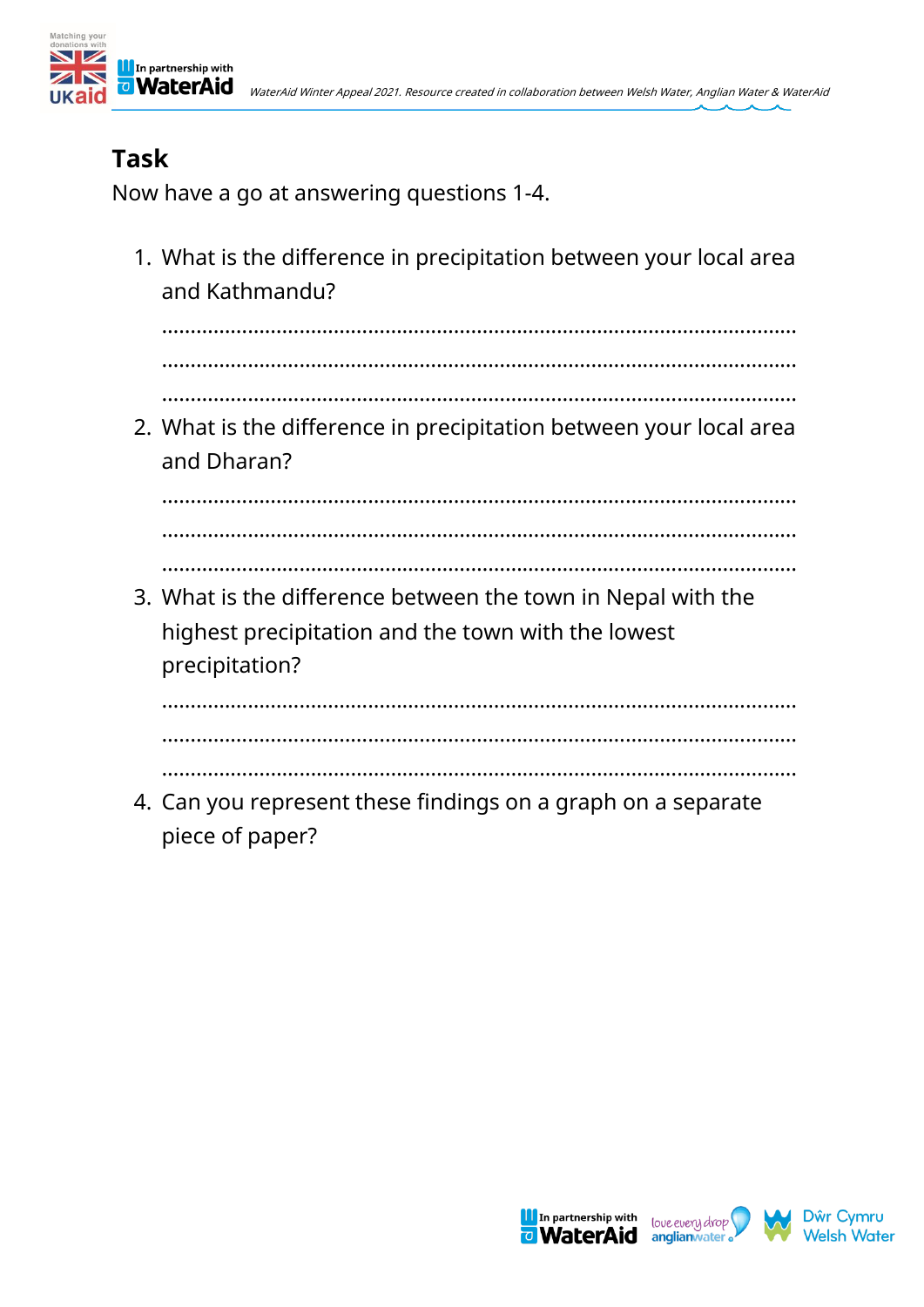

#### **Challenge**

Make statements about the bar chart you have created. Use these key words to help you.